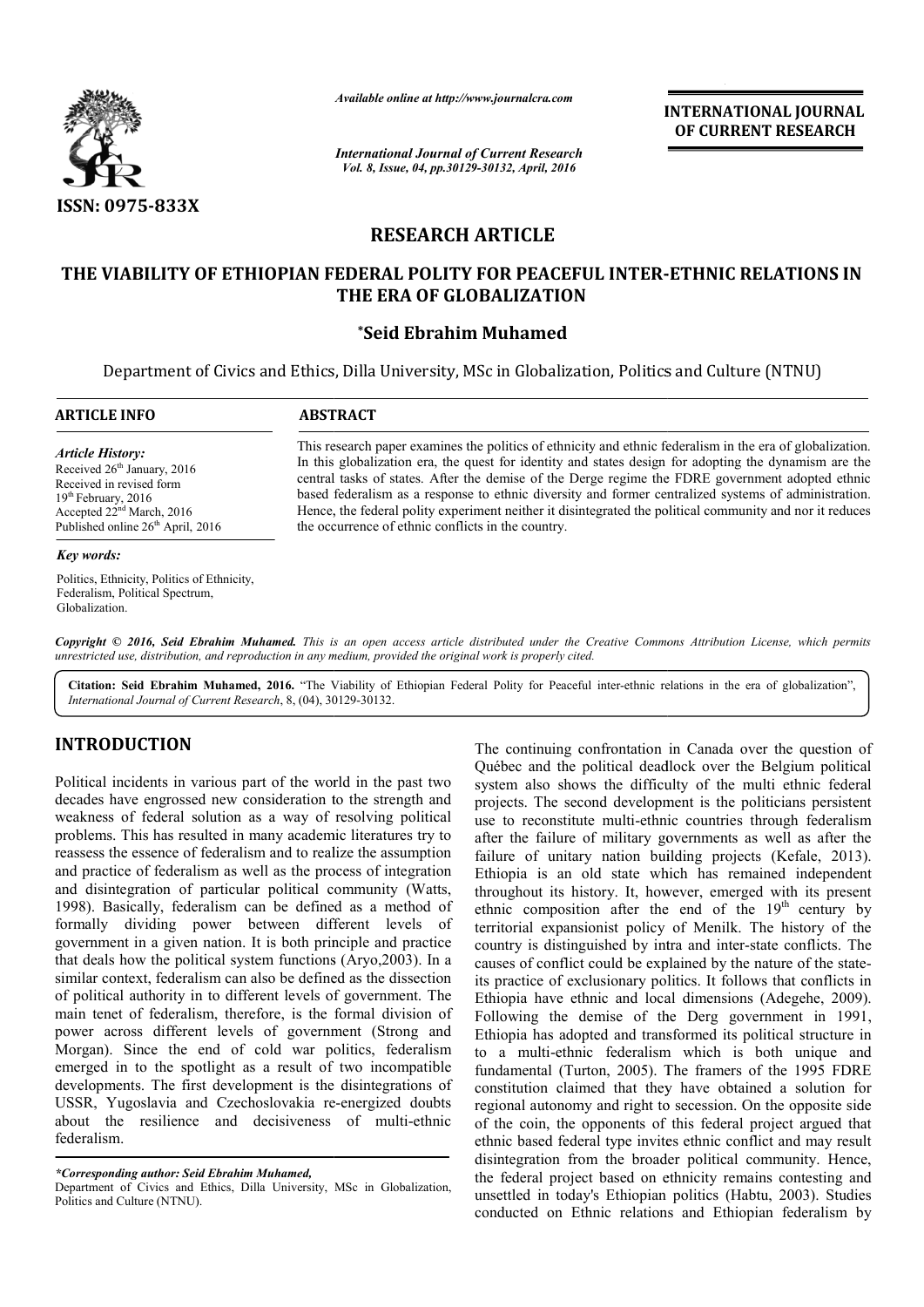Adegehe (2009), Habtu (2003), Abbink (1993) and Regasa (2007) in Benshangul Gumuz, Gambela and Somalia, the Dizi and Suri in southern Ethiopia as well as in Gedeo and Guji relations respectively shows that there is an escalation of conflict after the federal project has been introduced. However, the inter-ethnic conflict differs in degree and regional dimensions. These researches conducted in different regional parts of Ethiopia and various ethnic groups puts in question the resilience of the federal project in maintaining peace in the era of globalization. In contrary to the above mentioned cases, studies conducted in northern Ethiopia taking the Afar and Raya Azebo inter-ethnic relations by Fentaw (2010) shows that the inter-communal relations after 1991 is somehow peaceful. The role of indigenous institutions on conflict resolution, interdependence and intermarriage between these groups has been mentioned as factors for building peace in this area. The main aim of this article is to assess the viability of Ethiopia's Federal politiy for peacful inter-ethnic relations in the era of globalization. It will try to investigate how the Ethiopian federal political system functions for promoting peaceful interethnic relations in the context of globalization. Under this research topic the subsequent research questions will be addressed.



Source: Aalen (2002:6).

#### **Experiment of federalism in Ethiopia**

The African region has reflected surmounted divergence in determining the approaches to government structure. Habib (2010) noted that the African countries mainly emerged either as decolonization process or as a response to the internal dynamics. Some of the structure of government such as East

African federation and central Africa federation are established to create viable economic unit. Currently, after the demise of Derg regime, Ethiopia is experimenting ethnic based federalism. It mainly envisioned to power decentralization and conflict resolution among ethnic groups by accommodating the diversity. Studies mad by Merara, Assefa and Kymilcka (2002) shows that the difficulty remains on addressing the competing interests of elite groups.<sup>1</sup> Aalen (2002) argued that during the last ten years of experience federalism of the Ethiopian state is neither disintegrated nor it eradicates the escalation of conflicts. Beginning from the early history of Ethiopia and Ethiopian politics there was a continuous dispute among groups and emperors. The historical political developments in the country laid a strong hold base for the current state structure. For many years Ethiopia was ruled by centralized states policy where many groups were dominated and excluded from the main stream politics of the state.<sup>2</sup> Hence, the current federal political system is the outcome of the political dynamics held for centuries. This resulted in the establishment of the FDRE constitution in 1995. According this constitution, the federal polity has two orders of governments. While the federal government has a constitutional responsibility for administering the monetary and budgeting for major development establishments such as the Great Renaissance dam, the regional government powers remains for administering, implementing issues concerning their regional authority. The preamble of the constitution unveils the historical developments held in the country. It introduces as follows:

*we, the nations, nationalities and peoples of Ethiopia…. Strongly committed………. Exercise of our right to selfdetermination, to building apolitical community founded on the rule of law and capable of ensuring lasting peace, guarantying a democratic order, and advancing its economic and social developments* (FDRE constitution, 1995).

Nevertheless, taking the introductory cases of the practical quest and the enduring conflicts between different ethnic groups the practicality and viability of the federal political system remains in questions. It is also very contesting among scholars and politicians across the country. $3$  To make a curiosity in analyzing this sensitive issue the roots of the conflict laid from two main edges of Ethiopian Politics. With a fresh mind let's see the two fundamentals of current political dynamics.

#### **The incompatible explanation on Ethiopian History**

Mains (2004) describes that the federal polity of Ethiopia should be understood from the contexts of its political history. This implies the political history of a country has a surmounted impact on the present state projects. Hence, the history of Ethiopia during the ninetieth century becomes the fundamental

 $\frac{1}{1}$ <sup>1</sup>Competing interests refers to the incompatible elite dynamics on the interpretation of Ethiopia political history.

<sup>&</sup>lt;sup>2</sup> Ethnic groups, large religious segments such as Muslims were neglected from the mainstream agenda of the state. It was basically the result of discriminatory policies of the emperors.

Many scholars argue on the achievement of the federal system and its role in promoting peaceful inter-ethnic relations.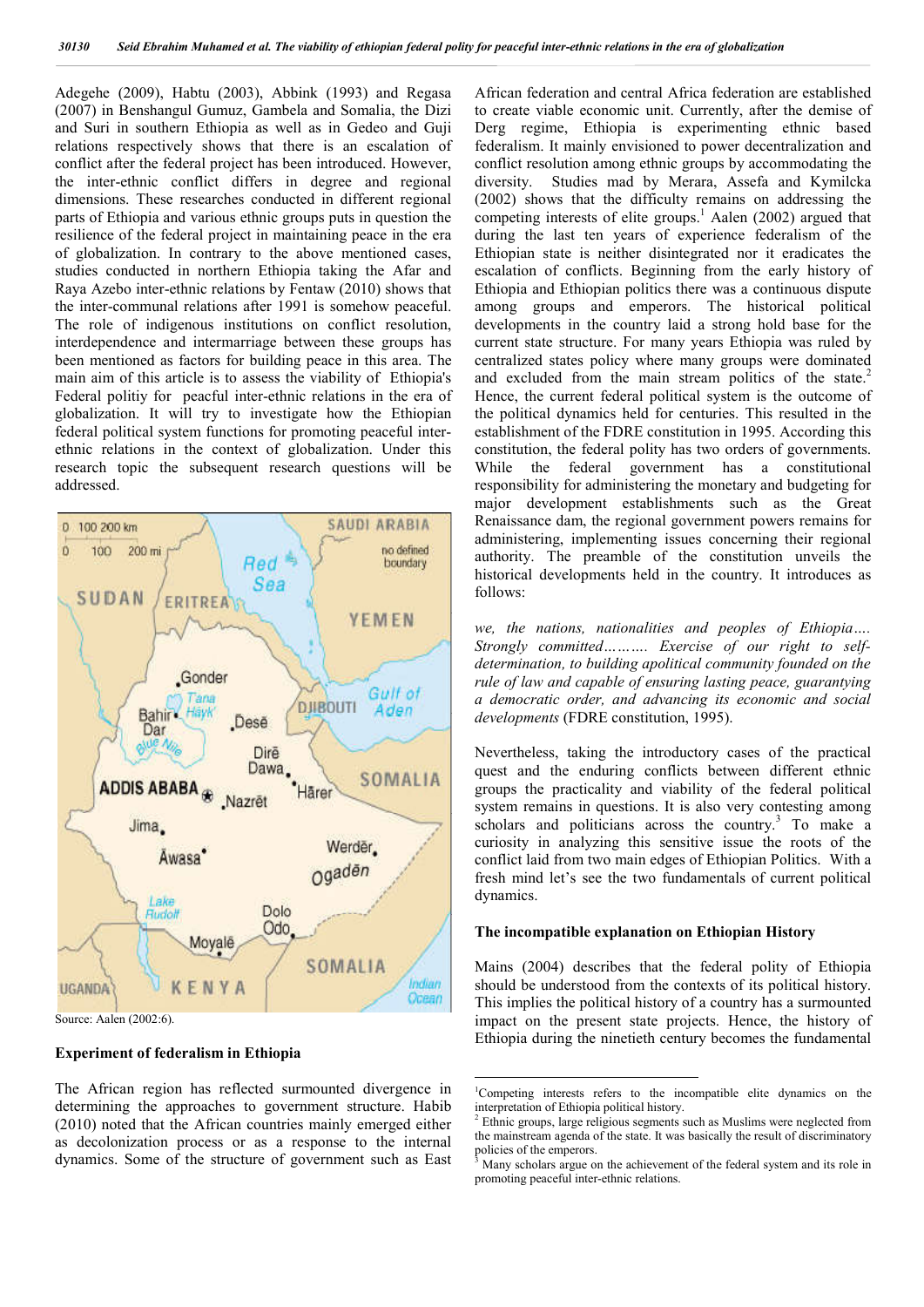aspect to understand the political process of the present day. During the nineteenth century different kingdoms were unified to the Modern Ethiopia by emperor Menilk. During this period, the norther part of the country was unified political entity. The northerners participate in during Menilk expansion to the south and south west.<sup>4</sup>This expansion of territory and modern state formation had resulted in loss of human population in the south and south west part of the contemporary Ethiopia.

Hence, Gudiana (2006) concentrates on the paradox of the elites in interpreting the history of the country. This understandings of history leads the game of the democratic transition to ethnic political mobilization. This mobilization of ethnicity has a pendulum of Centre-petal and centrifugal forces which shape the Ethiopian political spectrum. Hence, Gudiana (2006) presented the political continuum of Ethiopia in to three historical forces (1) the nation building thesis- it argues the political history of Ethiopia is back to the three thousand years. This makes the country ancient in its presences. (2) the national oppression thesis- it argues the political history of the country was distinguished by conflict and oppression. Hence, the solution to them is the federalist approach for accommodating the diversity. (3) the colonialist approach- it argues that the political history of Ethiopia was a history of domination by dominant groups. Ethnic groups were excluded from the main stream national agenda. They remain bystanders on issues that affect their political, social and economic life. They equated the situation as a prison of nations and nationalities. Hence, the solution they outlined is full independence from the empire and the prison. This includes groups such as Eritrean liberation front. Hence, this political spectrum bases mainly in incompatible understandings of the nineteenth century modern history of Ethiopia. This pendulum of politics shifts the power and thought among elite groups. It also radically shifts the political structure of the state. As a result, the experiment of ethnic federalism in Ethiopia was born from this historical incidence. To make it clear, it was not only ethnic groups who were excluded from the main stream national agenda but also religious groups.<sup>5</sup>

## **Polarized views on the politics of ethnicity**

After the formation of modern state, the spectrum of politics as I have analyzed above has made a significant shift towards a political formation based on ethnicity. However, the academicians and politicians of the country are in a contesting debate on the viability of the federal project for peace among ethnic groups. The government argues the ethnic based federalism was a solution and a base for the diversity in the country. According to them, it was a solution to stop a war and bring equality among ethnic groups while at the same time it reduces the groups from session. Nevertheless, many academicians put into question the viability of the federal

project by equating the political system with the historical experience of Yugoslavia and USSR disintegrations. For some academician the ethnic based political system is a possible way out from the historical problem. Contrary to this, for many academicians the ethnizing politics and increasing tension between civic nationalism and ethnic nationalism is a problem for national interest of the country itself. Unlike the above cases, the participants of the fifth international forum of federations presented that what works in federalism is its working progress. It has to be deeply rooted in social, economic and political history of the country. And they noted that the federal system matters for bringing equitable distribution of political power and resource among citizens. However, this remains a normative footprint for examining the political projection. For others like Gudiana (2006) what works for federalism is the balance of power between the federal and regional government based on the constitution. Hence, its success and failure cannot beexamined at a short period of time. It needs long time to test.<sup>6</sup>

#### **Policy implications**

Ethiopia is a mosaic country with multi-linguistic, multireligion ad multi-ethnic groups in its entire population. This diversity and beauty of cultural difference should create a plat forum for understanding, and sharing of culture values for improving the nation. Instead of ethnic narrowness and greedy among elites, there should be basic understandings for unveiling the truth for the public. In a time where socioeconomic and political development became highly connected through advancing technologies, Africa states must focus for peaceful relations among their citizens. Coming in to consensus and national forum for understandings between the government, the elite groups and academicians has unfolded impact over citizen's life. The above explained pendulums of the political spectrum that shift the power among ethnic groups must come in to mutual understanding for establishing political commonality. I think this cannot be mischief and unrealistic political calculation for all of them. Unless, the question at hand will remain unsettled for prolonged time while the tensions will remain there on the pendulum.<sup>7</sup>

## **REFERENCES**

- Aalen, L. 2002. Ethnic federalism in a dominant party state: The Ethiopian experience 1991-2000. *CMI Report*, *2002*(2).
- Adegehe, A. K. 2009. *Federalism and ethnic conflict in Ethiopia: a comparative study of the Somali and Benishangul-Gumuz regions* (Doctoral dissertation, Department of Political Science, Faculty of Social and Behavioral Sciences, Leiden University).
- Ariyo, A. 2003, October. Theories of Federalism. In *Ad-Hoc Expert Group Meeting* (pp. 7-9).
- Babine, J. 1993. Ethnic conflict in the 'tribal zone': The Dizi and Suri in southern Ethiopia. *The journal of modern African studies*, *31*(04), 675-682.

<sup>&</sup>lt;sup>4</sup> The south and south west parts of the country were in a separated kingdom with their own system of administration before the Menilk expansion. Latter, these groups were incorporated in to the modern state.

The Muslim majority in Ethiopia were also excluded from the national politics. Though their number is high, it was only during FDRE government the religious diversity come in to view. However, there are still question which are contesting in religious diversity and tolerance. The issues of secularism and religious education are the central feature of the national affairs. This also intertwined with the global development held in different areas.

 <sup>6</sup> Federal political systems are working progress to fit the international developments and its domestic politics on issues that affect the citizens lives.

The pendulum is the base for the political spectrum or thesis in the country's political history. It is a swift mechanism for shift of power when one group takes the power over national politics.